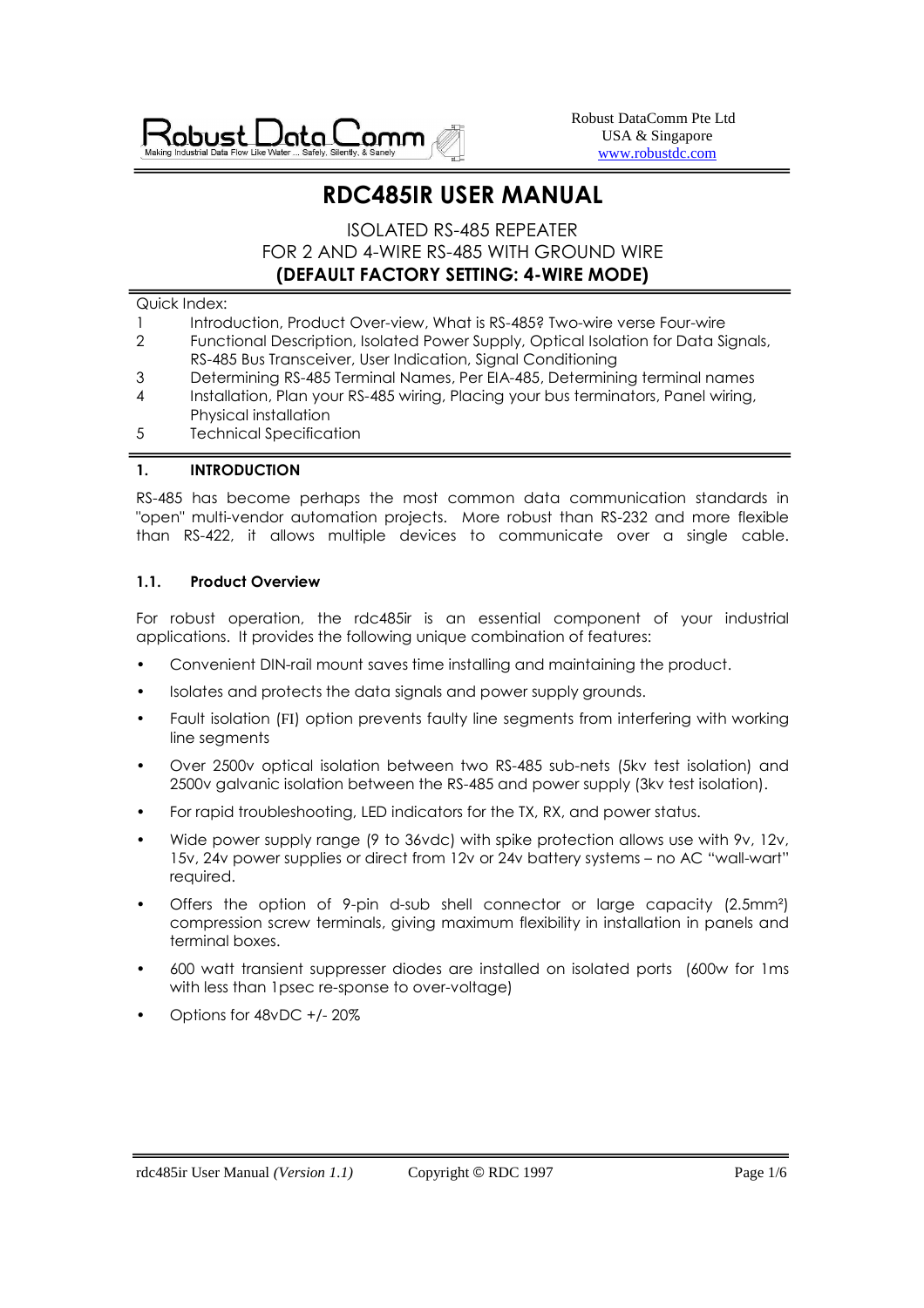Robust  $\bigcirc$ ata $\bigcirc$ amm

Robust DataComm Pte Ltd USA & Singapore www.robustdc.com

# **1.2. What is RS-485 ?**

RS-485 is a half-duplex data communication standard that can be used for point-to-point or multi-drop applications. It uses twisted wire pairs. Data is transmitted by a differential voltage signal. **The two wires in a pair are not a loop** -- both are '+' signals sourcing current to a third "virtual" ground conductor.

For example, here is the differential signal for an ASCII character 'I'. Though labels vary from vendor to vendor, one wire of the pair is often labeled A and the other B. Data is represented by the relative voltage of A to B. When VA < VB, then the data is a binary 1. When  $VA > VB$ , then the data is a binary 0. An idle line with-out data will be in the binary 1 state. This differential voltage signal is quite robust and not susceptible to noise or minor shifts in signal reference ground.



### **1.3. Two or Four Wire RS-485**

2-wire RS-485 is strictly half-duplex. One wire pair is used as a bi-directional bus, first transmitting a request and then receiving a response. 2-wire RS-485 can be Master-Slave or Peer-to-Peer. Many industrial products support both 2 or 4 wire RS-485, with either internal or external jumpers to short the two A signals and two B signals together for 2 wire.

4-wire uses two twisted wire pairs - one for transmit and one for receive. 4-wire RS-485 is strictly Master-Slave. The TX pair is used by a master device to communicate with the slave devices, and the Rx pair is shared by the slave devices to respond. 4-wire RS-485 is more robust than 2-wire with low quality cable or high environmental noise. It also reduces the data communication interrupt load on the slave devices since they do not receive each other's re-sponses.

Note that there is a special form of 2-wire RS-485 which allows an optional 2nd wire pair to be used as a control (RTS) signal to manage repeaters in the system.

# **2. FUNCTIONAL DESCRIPTION**

**2.2. Optical Isolation for Data Signals** 

galvanic isolation required.

# **2.1. Isolated Power Supply**

This is a key feature of Robust DataComm products. We take a standard, industrial grade 9 to 36vDC and condition it down to a clean, stable 5vdc +/- 0.5%. Then DC-to-DC converters with 2500 volt isolation create one or two isolated supplies. In all models (-2p and -3p), RS-485 port-A is fully isolated from both the incoming power supply and port-B. The full 3-of-3 port galvanic isolation model (option -3p) adds a 2<sup>nd</sup> isolated supply so that RS-485 port-B is fully isolated from both the incoming power supply and port-B.



## Digital opto-couplers are used to move the data signals between the two sides of the converter. These are superior to the more common analog opto-couplers, as they add less distortion. The isolated power supplies and optical data signals complete the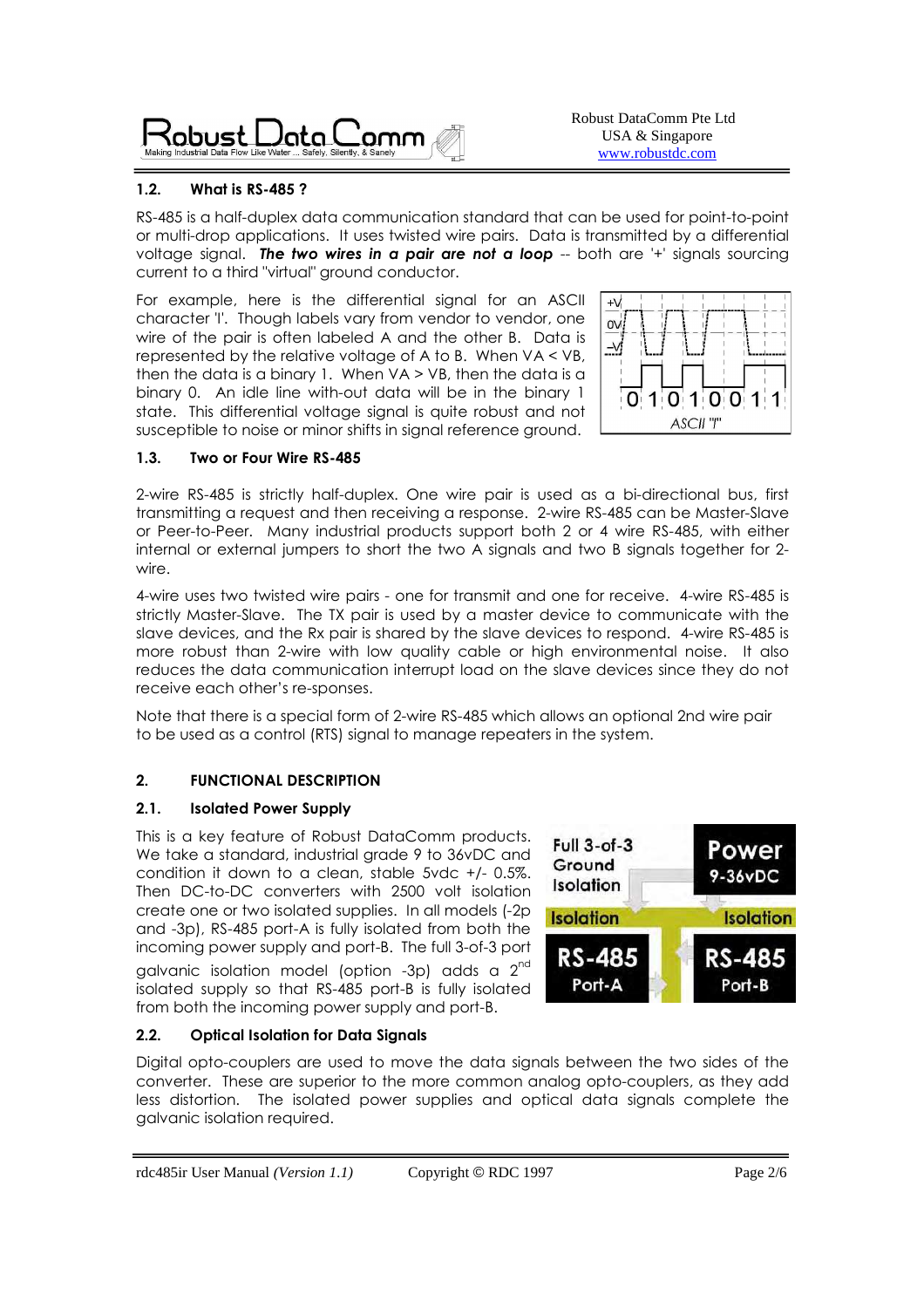

## **2.3. RS-485 Bus Transceiver**

Line interface driver/receiver chips convert the field signals to standard TTL-level signals. Since 2-wire RS-485 is a bi-directional bus, it requires the transmitter/receiver circuits to switch between transmit and receive as appropriate - the rdc485ir uses an effective method to do this with 100% software transparency.

## **2.4. Segment Fault Isolation (For "FI" models only)**

Repeaters do have a potential "bad habit" - during a bus fault on one segment, they may "repeat" that fault as a false signal on the good segment. The preferred behavior is for the repeater to "isolate" the fault and still allow the good segment to operate.

The line fault conditions include any open-circuit and any combination of line shorts to each other including ground.

### **2.5. User Indication**

The face of the rdc485ir is shown here. Green LEDs (Pwr-A & Pwr-B) light showing isolated power is available from the isolated DC-to-DC converters. Yellow LEDs (Rcv-A & Rcv-B) light when data is -



received on the respective port (RS-485 is port A, RS-485 is port B). Red LED (Break-A and Break-B) are normally INSTALLED and indicate that the serial line has been in a "break" or binary "0" condition for approximately 30 msecs.

### **2.6. Signal Conditioning**

For normal operation, the rdc485ir has 6 jumpers installed to terminate and bias the RS-485 interface. These are only removed when more than two (2) units of rdc485ir are connected to the same RS-485 wire pair. For example, if 4 units of rdc485ir connect to a wire pair, at least 2 of them must have jumpers removed. Both ports have transient suppression diodes rated at 600w or higher.

### **3. DETERMINING THE RS-485 TERMINAL NAMES**

Due to a lack of naming conventions, wiring up multi-vendor RS-485 devices often ends up like wiring "apples" to "oranges" and it may require some bench-top experimentation to determine the pinouts. Fortunately, reverse wiring or short circuits to the ground will not damage the RS-485 or the RS-232 port.

### **3.1. The EIA-485 Standard Naming Convention**

EIA-485 defines the labels "A" and "B" to be used as follows: Voltage of A shall be negative in respect to B for logic '1' and vice versa for logic '0'. Unfortunately, this is not the only logic system available and thus not everybody will stick to this convention. To avoid this issue, many vendors have selected other naming conventions.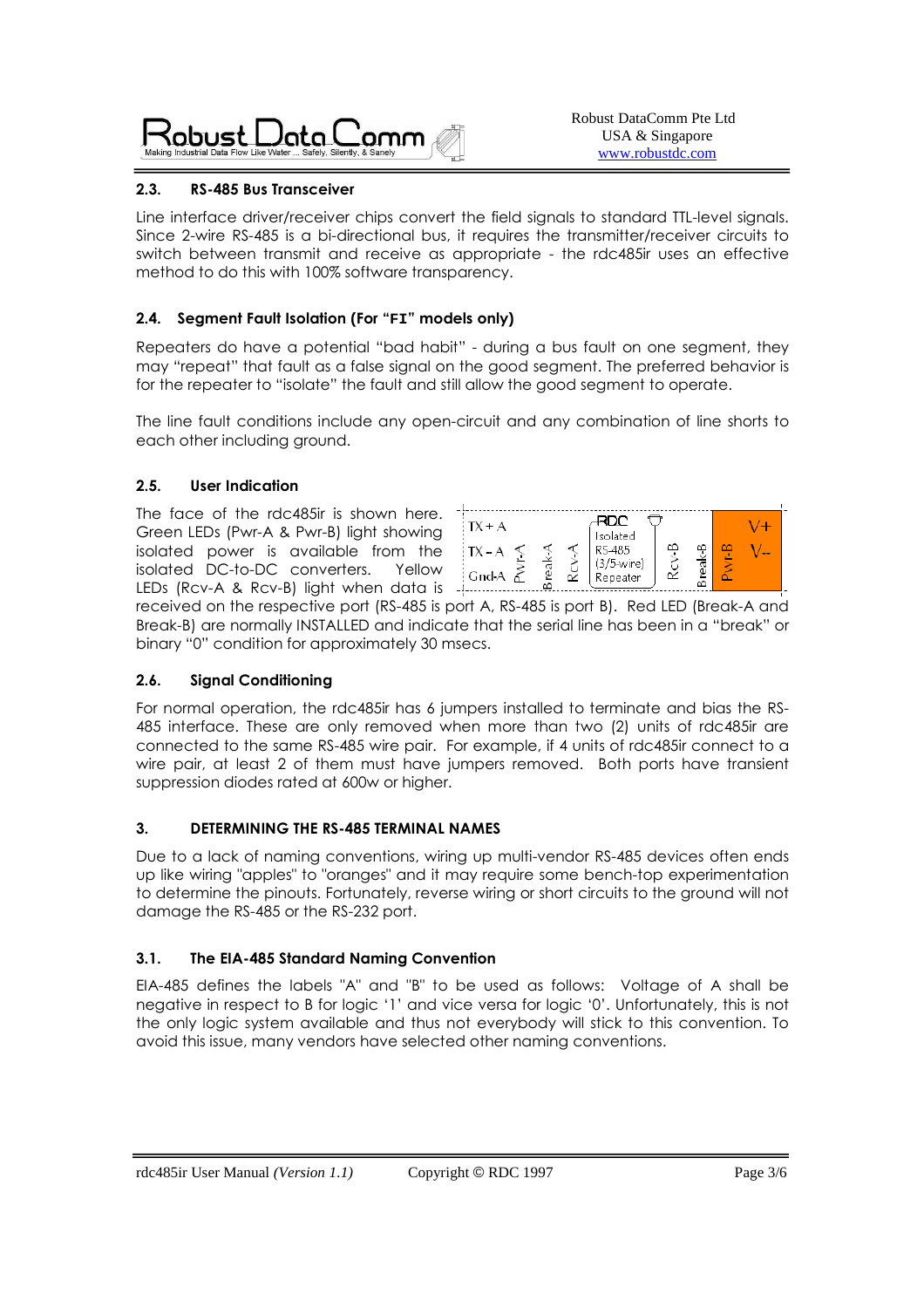

## **3.2. RDC's Naming Convention**

RDC has chosen to names the A/B terminals as "-" and "+" respectively. This is because the voltage of B will always be greater than the voltage of A when the line is in an idle state. Another common naming convention would be to label them as "X"/"not X", where X is a name like DAT or BUS, and the "not" condition is marked either by a bar over the name or a leading '\*'. Another example would be to label them as "DAT+/DAT-" or "DAT/\*DAT". Generally, the '-' and "not" terminals correspond to "A", but some vendors have been known to label them in the opposite manner here as well. Since there are so many naming conventions, it is easiest to identify the A/B terminals when the line is in an idle state. By using a multimeter, the terminal with the higher voltage can be easily identified as '+' or 'B'. This method of identification applies to the "transmit" wire pair. There is no way of telling the terminals apart for the "receive" wire pair.

## **4. INSTALLATION**

## **4.1. Plan your RS-485 wiring (Screw Terminal Models - cc & cd)**

When connecting up as 2-wire mode, ensure that all '+' and '-' terminals are correctly wired. As a convention, RDC suggests choosing a darker wire (or solid color) for '+' and a lighter color (or striped pattern) for '-'. Since the bus is bi-directional, the "+" and "-" pair with switch between the transmit and receive modes as appropriate*. Remember, RS-485 is NOT a loop.* On the rdc485ir, the top screw terminals are physically labeled D+, D-, gnd/485.

The terminals on the removable ''terminal block have been labeled as T+, T-, R+, R-, SG. Note the "+" and "-" on the labels. The D+ and D- terminals on top of the rdc485ic are internally connected to the T+ and T-terminals respectively. They are provided so that wire lugs can be used. It is also *critical that the Signal Ground be properly connected you void your warranty if you do not connect this ground properly*. If the RS-485 bus does not have the 3<sup>rd</sup> ground wire, at least connect the Signal Ground (and/485 or SG) of the RS-485 port to the nearest device's digital ground. See the RDC application note AN005 (Grounding for RS-422/485) for more information on the importance and possible designs for this ground.

# **4.2. Plan your RS-485 wiring (D-Sub Shell Models - dd)**



The diagram above shows the wiring between 2 rdc485ir units. With the 9-pin D-sub shell option, the 2-wire and 4-wire signals are available on pins 2, 3, 5 and 2, 3, 4, 5, 6 respectively. Note the difference in wiring between 2-wire and 4-wire operation.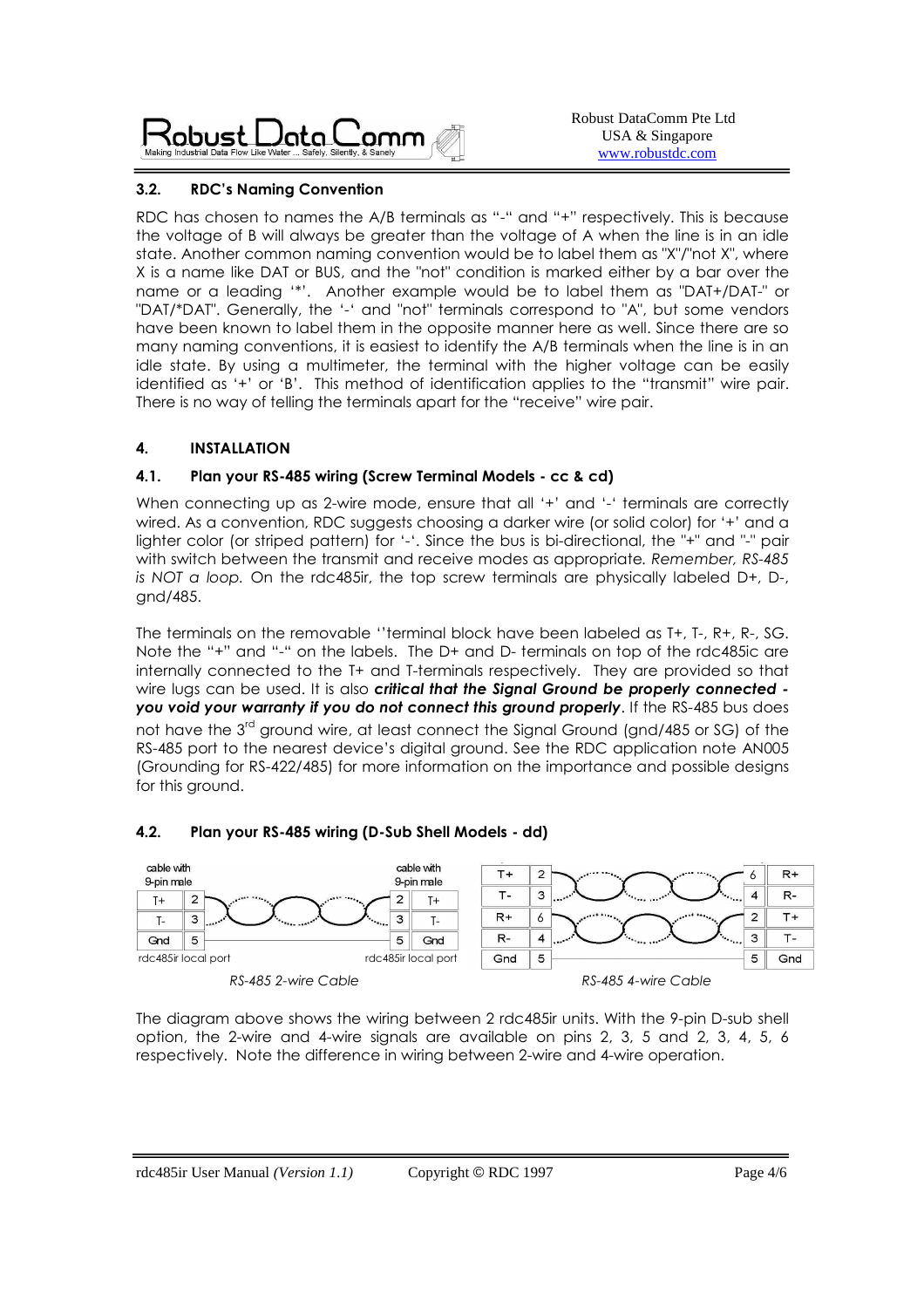

Robust DataComm Pte Ltd USA & Singapore www.robustdc.com

It is also critical that the Signal Ground be properly connected - you void your warranty if **you do not connect this ground properly**. If the RS-485 bus does not have the 3<sup>rd</sup> ground wire, at least connect the Signal Ground (Gnd-A or SG) of the RS-485 port to the nearest device's digital ground. See the RDC application note AN005 (Grounding for RS-422/485) for more information on the importance and possible designs for this ground.

## **4.3. Placing your bus terminators**

At the end of each RS-485 segment, a 120-ohm terminating resistor is required, assuming that the cable has a characteristic impedance of 120-ohms. It is recommended that only the last unit of both ends to have their terminations enabled. Besides the terminations, all signal lines are already biased by default.

The unit is configured to operate in 4-wire mode with all terminations and bias enabled when the product is shipped. This means the 2 pins that are next to every label are shorted by jumpers, except the one that is labeled as "2-wire". Unshorting the appropriate pins will disable the function as described by its respective label.

For example, to configure the product to run in 2-wire mode, simply remove the jumper from the 4-wire position and place it such that the 2 pins that are next to the 2-wire label are shorted.

# **4.4. Planning the panel wiring**

 *Power Supply:* The rdc485ir with full 3-of-3 ground isolation (model -3p) is fully protected from reverse wiring and will sustain no damage. The rdc485ir with partial 2-of-3 ground isolation (model -2p) is partially protected and if a fuse is installed in the V+ supply wire, should not sustain any damage.

 *RS-485 Fuses:* RS-485 field wires should be protected by 250mA fuses. RS-485 interface ICs are internally protected from short-circuits. These fuses protect the system from overvoltages caused by miswiring - for example wiring 110vac to the bus.

*RS-485 Lightning Protection:* If required, the RS-485 field wires should be protected by standard lightning protection devices. The rdcLPU product is optimized for isolated RS-485 devices such as the rdc485ir and provides 20,000 Amp protection. However, any +/- 15v surge device should work. While many venders suggest clamping surges to 6v or 7v, this disregards that RS-485 can work up to +12 volts. Clamping at too low of a voltage can lead to the RS-485 drivers operating at near short-circuit conditions and driving at the full current. This can cause over-heating of device and/or power supply.

# **4.5. Physical installation**

The unit mounts on a standard DIN rail as listed in the specification.